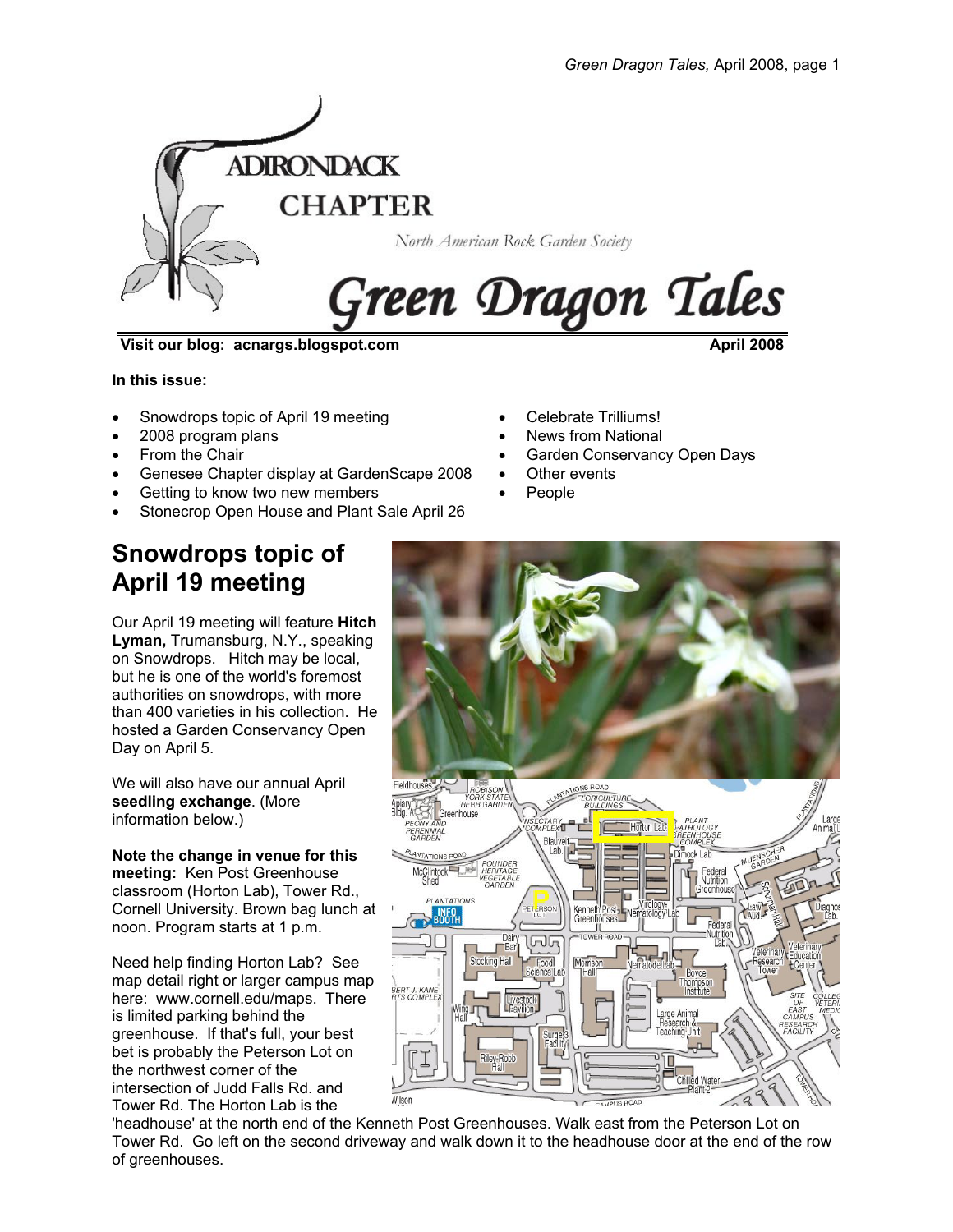## **Seedling exchange at April meeting**

From David Mitchell, plant sales coordinator:

Don't miss our seedling exchange at this year's April meeting. After a great lecture, we'll dig into our seedlings, divide them up, and hope to see them again in your garden and at one of our plant sales.

You may bring your seedlings in individual pots or one large pot. We'll have soil, pots, and labels on hand to help with the transfer to a good home. You do not have to bring seedlings to get seedlings. Oh, and did I mention that this exchange is free! free! free!?

Folks are also welcome to bring divisions of plants, labeled, and potted or not, to be reserved for the May plant sale. In the meantime, good luck with your seeds and may you be able to share your successes in April!

#### **2008 program plans**

Here are the plans for 2008. More details coming as they are available:

**April 19:** Hitch Lyman, Trumansburg, N.Y., Snowdrops. Seedling exchange. Location TBD. Brown bag lunch at noon. Program starts at 1 p.m.

**May 17:** Plant Sale, Ithaca High School, 9 a.m. to 1 p.m.

**Summer** garden tours and workshops are still in the planning stages.

**Midsummer date TBD:** Picnic and Member Plant Sale, Judy Fogel's in Lansing.

**September 20:** Durand Van Doran, Trumansburg, N.Y. metal artist, Wrought Iron in the Garden. Whetzel Room, 404 Plant Science Building, Cornell University. Brown bag lunch at noon. Program starts at 1 p.m.

**October 18:** Jody Payne, rock garden curator, New York Botanical Garden, topic TBD. Brown bag lunch at noon. Program starts at 1 p.m. Cornell Cooperative Extension of Tompkins County, 615 Willow Ave., Ithaca, N.Y. (where Dey St., Willow Ave. and Rte. 13 meet). If you need directions, visit: counties.cce.cornell.edu/Tompkins or call the CCE office (during regular business hours): (607) 272- 2292.

**November 15:** Annual meeting and dish-to-pass. Tony Reznicek, curator of the University of Michigan Herbarium will speak on a topic TBD. Location TBD.

#### **On the ACNARGS blog**

Don't forget to check out the blog for the latest event info and information and links you won't find in the newsletter. Plus you can comment and share information about your own garden and experiences. Go to: http://acnargs.blogspot.com/

## **From the Chair**

Transplanting has been on my mind a lot the past two weeks. I've been trying to keep up with seedlings as they grow and need to be potted out of their starter flats. I confess the whole repotting thing is a bit of a project and messy – finding a block of time to set up and meticulously handle the delicate and tiny sprouts. It's an activity best held outdoors but of course it's been far too cold. For a brief moment I'm caught up until the next wave – my emerging vegetable seeds – demand more room. Already I'm out of space under my grow lights. Ah space. No matter how much allotted room we have, is this not a constant gardener's plight?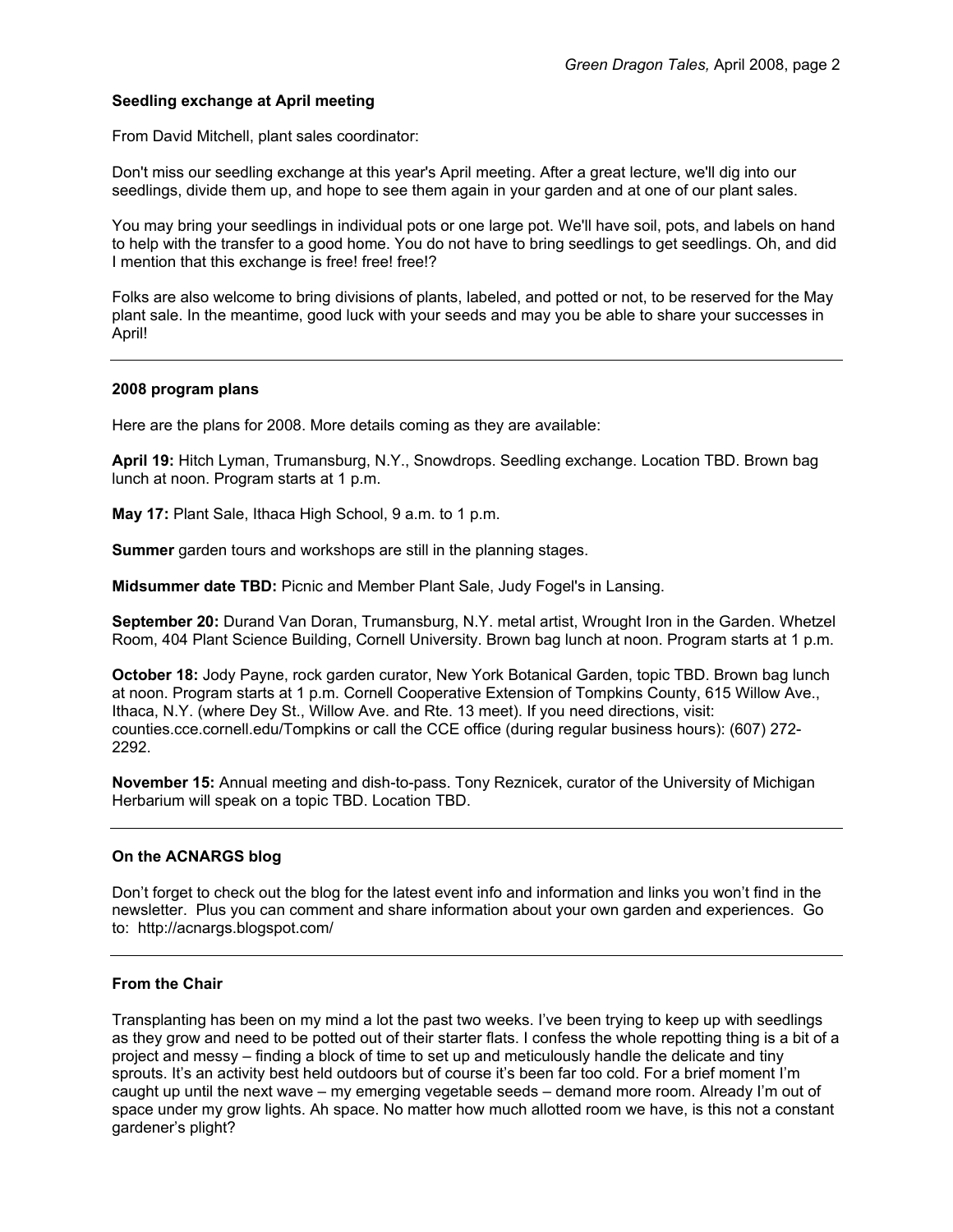I, for one, will be very happy to see April 19 come, the day of our next meeting, because that means I'll be able to rid myself of lots of seedlings to share with you in my quest to gain more growing room.

I'm excited about some of my babies. Of the 3 alliums that have germinated, *Allium caeruleum* looks very interesting at 24 inches tall with blue flowers. I'm ecstatic to have a dozen young *Gentiana septemfida* plants. They were so tiny and difficult to transplant but look like they'll survive! Then there are still more small plants that show promise for the rock garden - *Ephedra minima, Erysimum nivale, Horminum pyrenaicum, Leontopodium alpinum*, and *Scutellaria alpina*, to name a few – nothing particularly rare, simply the thrill of seeing the miracle of their emergence.

To get the most out of our seedling exchange I hope you'll bring seedlings by your own hand or self-sown volunteers from your garden. Note the change of venue for this meeting. The head house at Ken Post Lab is the perfect place to handle our messy plant transactions. The plant exchange will follow our speaker presentation – the details of both are contained in this newsletter. It will be a full meeting to be sure and one I hope you have marked your calendar to attend.

Happy Gardening,

*Carol Eichler, chair* 

#### **Genesee Valley Chapter display at GardenScape 2008**

The Genesee Valley Chapter constructed a large hypertufa display at the Greater Rochester Flower Show - GardenScape 2008. Photo credits go to Kathy Malta with special thanks to Bristol Nursery for the loan of tufa and plants and to Betsy Knapp who was the Chapter's master builder/designer.

More about the show from Carol Eichler:

#### Billing itself as "one of the top flower



and garden shows in the country," Rochester's 17th annual garden show known as GardenScape carried the theme "It's a Garden Life" this year. I have gone a number of times and am never disappointed. How could you be disappointed with viewing colorful flowers and lush trees when outdoors we're still looking at a stark black and white landscape? Don't expect this to be the Philadelphia Flower Show but that can be a good thing. The crowds are smaller, it's closer, and much more achievable in a day's visit.

First, before I write more generally about this show, I want to highlight – or more accurately, rave – about the Genesee Valley NARGS display this year. This year I was wowed, inspired, swept off my feet – yes, all of the above – by their display! (See photo above.) I'm hoping to get more details about it. But for now all I can report (with some degree of confidence) is that Betsy Knapp was the chief designer/construction supervisor using tufa and plant material supplied by Bristol's Garden Center in Victor, New York (http://www.bristolsgardencenter.com/). They did a terrific job and had a prime location too. This Chapter has had a booth at the show each year since their founding (about 3 years ago now, a huge commitment for a Chapter with current membership around 30 I might add). Hopefully, this commitment and the exposure it gives them will be a big boost to their membership.

Now, on to the rest of the show. Each year there are certain commercial and not-for-profit exhibit/vendors that I look forward to with anticipation. Traditionally you could count on a handful of commercial landscape design firms, among the 20 or so constructed within the Dome Center, that offered, in my opinion, what stood out as truly original displays. However this year – and this speaks well to the quality of the show in general - there seemed to be less of a distinction as all the displays seemed to be elevated to a higher standard. A rooftop garden with Rochester nighttime skyline as a backdrop, and an oasis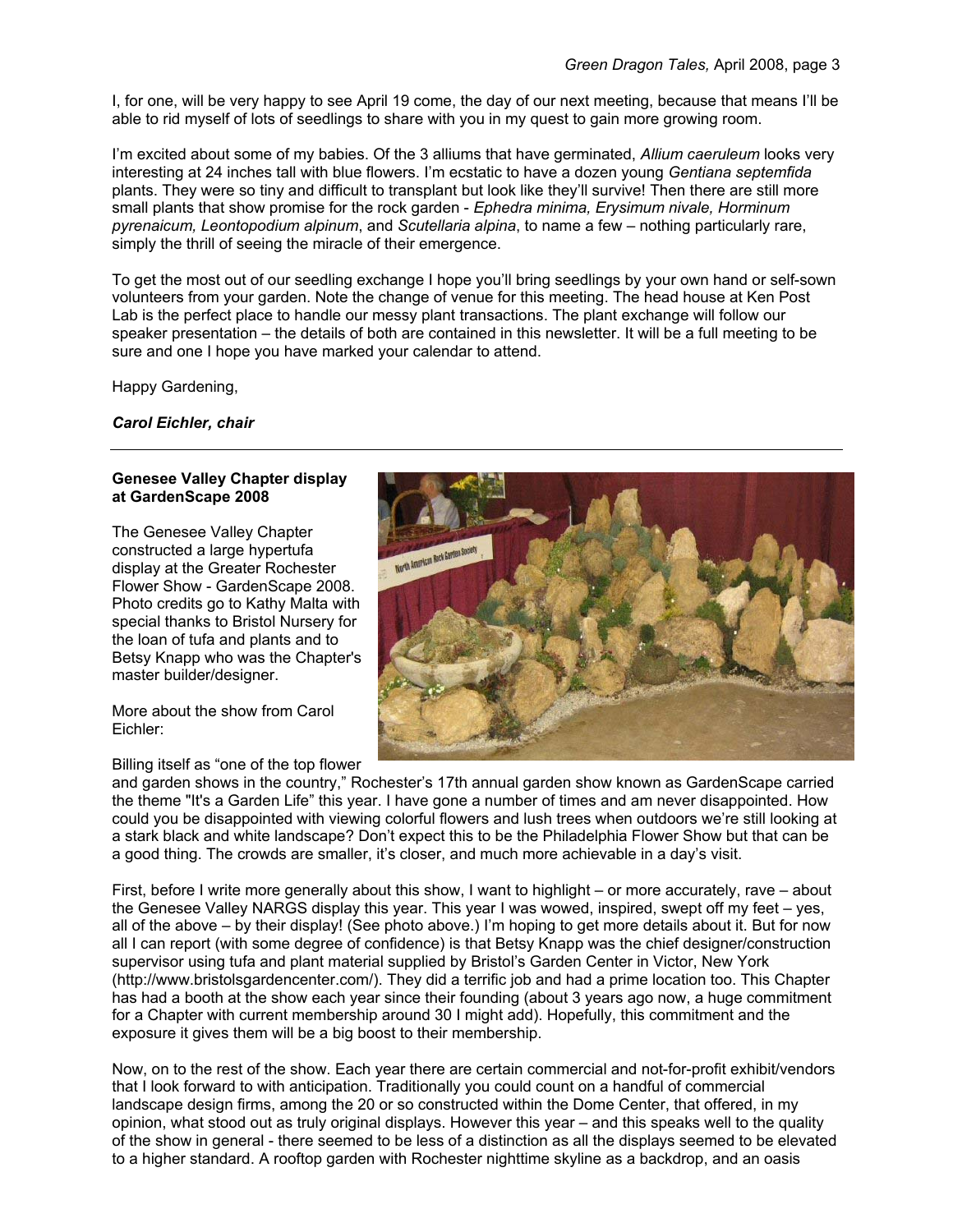complete with Turkish-style gazebo (if that's what they are called), and, always, the International Bonsai Arboretum display.

I look forward to some wonderful vendors too including a returning jewelry artisan whose work can be addictive, the orchid society's display and thankfully adjacent orchid vendor to satisfy one's compulsion for those "must have" plants, and the alluring begonia nursery to name a few. The Children's Garden is always fun and worth checking out their interactive activities as are the lectures by local and nationallyknown experts – with topics this year ranging from edible and sustainable landscaping to floral design, hardscaping, and highlights of area public gardens.

I highly recommend attending this show. If you missed it this time, remember there's always next year. Read more here http://www.rochesterflowershow.com/gardenscape/show-overview.php

#### **Getting to know two new members**

From Carol Eichler, chair:

I recently received messages from two new members who joined this year:

**Nancy Adams** writes: I have a love of native plants and selections from natives - a lot of great ornamental plants come from them. I also like succulents, sedums and sempervivums a lot- funky and little and often able to deal with extremes in climate and living conditions. I have worked at Cornell Plantations for the better part of twenty years, and had the great good luck to work with a variety of really cool plants and some really good people. I think the rock garden folks get to work with some neat, unusual plants and there is always something interesting that is going on with their gardens. I like the variety of ways that people interpret and plant their rock gardens too.

**Kathy Purdy** writes: I garden on 15 acres of acid clay in the hamlet of Triangle, halfway between Greene and Whitney Point. I am a homeschooling mother of a large family and read (that's past tense) a lot of gardening books while breastfeeding, no formal horticultural training. When we moved here, there were colchicums already planted by a former owner, and I've gotten quite interested in them, wrote an article for The American Gardener last fall. I also love the genus Narcissus and am struggling to eliminate invasive plants and incorporate more native plants, especially spring ephemerals. (Let's face it, the goldenrod and asters don't need my help.) There are plenty of rocks here, but I can't say I'm a rock gardener, just interested in interesting plants.

In addition to writng for garden magazines, Kathy is also a pioneer in the world of garden blogging. You can read her blog posts at Cold Climate Gardening: Hardy Plants for Hardy Souls (http://www.coldclimategardening.com). If you're thinking of starting your own blog, you should also read her Blogging Art and Practice blog (http://yourbloghelper.com).

Welcome Nancy and Kathy!

#### **Stonecrop Open House and Plant Sale April 26**

Stonecrop Gardens Open House and Plant Sale, April 26, Cold Spring, N.Y., is looking more inviting all the time. Besides viewing the woodland and rock gardens at a choice time, the number of vendors participating in the plant sale has expanded and promises to be a virtual one-stop shop for the delectable and rare.

Here's a list of nurseries attending:

- Alpines Mont Echo Specialist of choice Alpine and Rock Garden plants with an emphasis on Primulas, Saxifrages, Campanulas, Woodland Plants and Dwarf Shrubs.
- Carol's Collectibles A small nursery in Northeast Connecticut specializing in unusual and hard to find rhododendrons, dwarf conifers, perennials and rock garden plants.
- Evermay Nursery A micro nursery specializing in Alpine plants and Primula species, and hybrids hardy for the Northeast.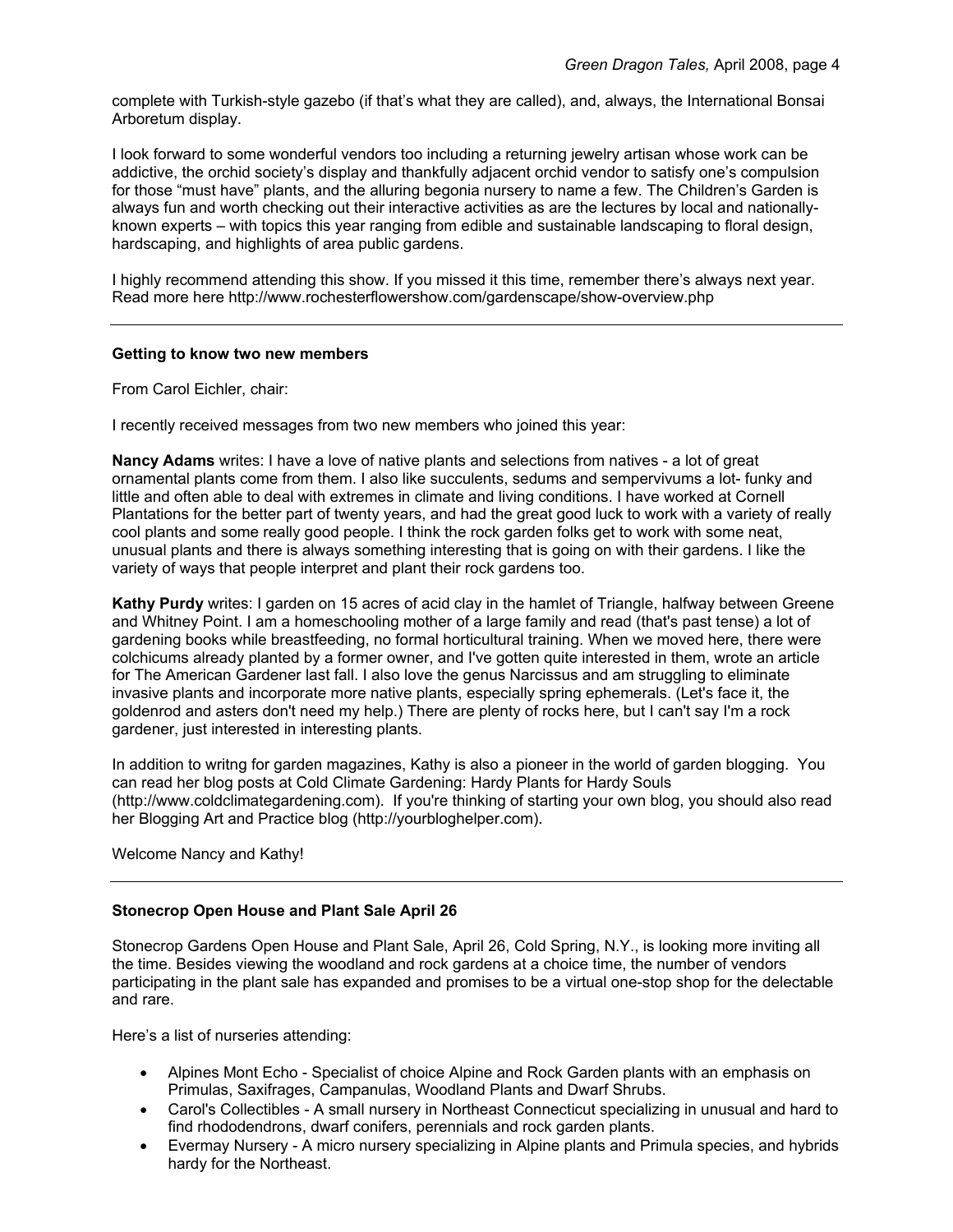- Les Plantons A & P A family-owned nursery specialising in dwarf and unusual conifers and shrubs, many suitable for troughs and small rock gardens and grown for northern gardens.
- Wrightman Alpines Grower and Supplier of Alpine Plants

For more information go to http://www.stonecrop.org. A number of AC-NARGS members attended last year on an "official" day trip. If anyone wants to take the initiative to organize a trip this year, please don't be shy – let me know ASAP (carol\_eichler@excite.com).

#### **Celebrate Trilliums!**

From Carol Eichler:

Mt. Cuba Center and its sponsoring partners invite you to the Trillium Symposium April 17-19. The setting for the symposium is the Brandywine Valley, an area in Northern Delaware known for its natural beauty, world-class museums, and magnificent gardens.

The purpose of this two-day conference (and optional third-day field trip) is to bring together academic and industry professionals as well as expert gardeners to address the science, conservation, and horticulture of trilliums of Eastern North America. Attendees will gain an understanding of the biology of trilliums, their ecology, conservation challenges, and issues impacting their propagation and production. Colleagues with a wide range of expertise share ideas and information to further our understanding of this intriguing genus. For details: www.trilliumsymposium2008.org.

From the symposium website. Note there is a fee to attend.

#### **News from National**

**Singing the Praises of our "Unsung Heroes"** A new feature has been introduced in the Winter 2008 NARGS Bulletin Board (supplement to the Rock Garden Quarterly). Writes NARGS President Dick Bartlett:

[NARGS] is a fantastic and interesting society with a wide collection of unique and dedicated gardeners. We like to think of ourselves as a special kind of gardeners who are interested in the difficult to grow and rare and unusual plants. But there is another aspect to our society, which we need to be aware of. Our society contains many individuals who are also dedicated to their particular chapters. Although sometimes recognized with chapter awards, they deserve special recognition by our entire society. Hence the creation of this new feature. Anyone is invited to profile and recognize individuals from their Chapter who deserve recognition for their dedication to the work they do to keep the local Chapter going and thriving. Submit your "unsung hero" story to Dick Bartlett at abart111@aol.com.

**NARGS Bulletin Board goes electronic** In an effort to provide more frequent communications, the NARGS Bulletin is now posted on the NARGS website and its paper-copy version is gradually being phased out. Visit "From the President" (www.nargs.org/bulletin.html) to keep abreast of news from our parent organization.

**Why not join NARGS National?** Membership in the National NARGS may be one of the best \$30 bargains to be found! Membership gives you a subscription to the Rock Garden Quarterly, eligibility to participate in the rock garden Seed Exchange, and discount rates on plant books. Any titles published by Timber/Workman Press, whether they are listed on the NARGS website or not, are available to NARGS members through the Book Service at 20% off retail.

Of course, all of us in our local Chapter receive the benefit of the speaker tours which bring renown plantspeople from the world over to bring us programs - something we could never afford to do on our own. Lastly, with your membership you join a national and international network of gardeners and help secure this amazing organization for the future.

Membership is just a click away, so check it out: www.nargs.org/info/smembership.html